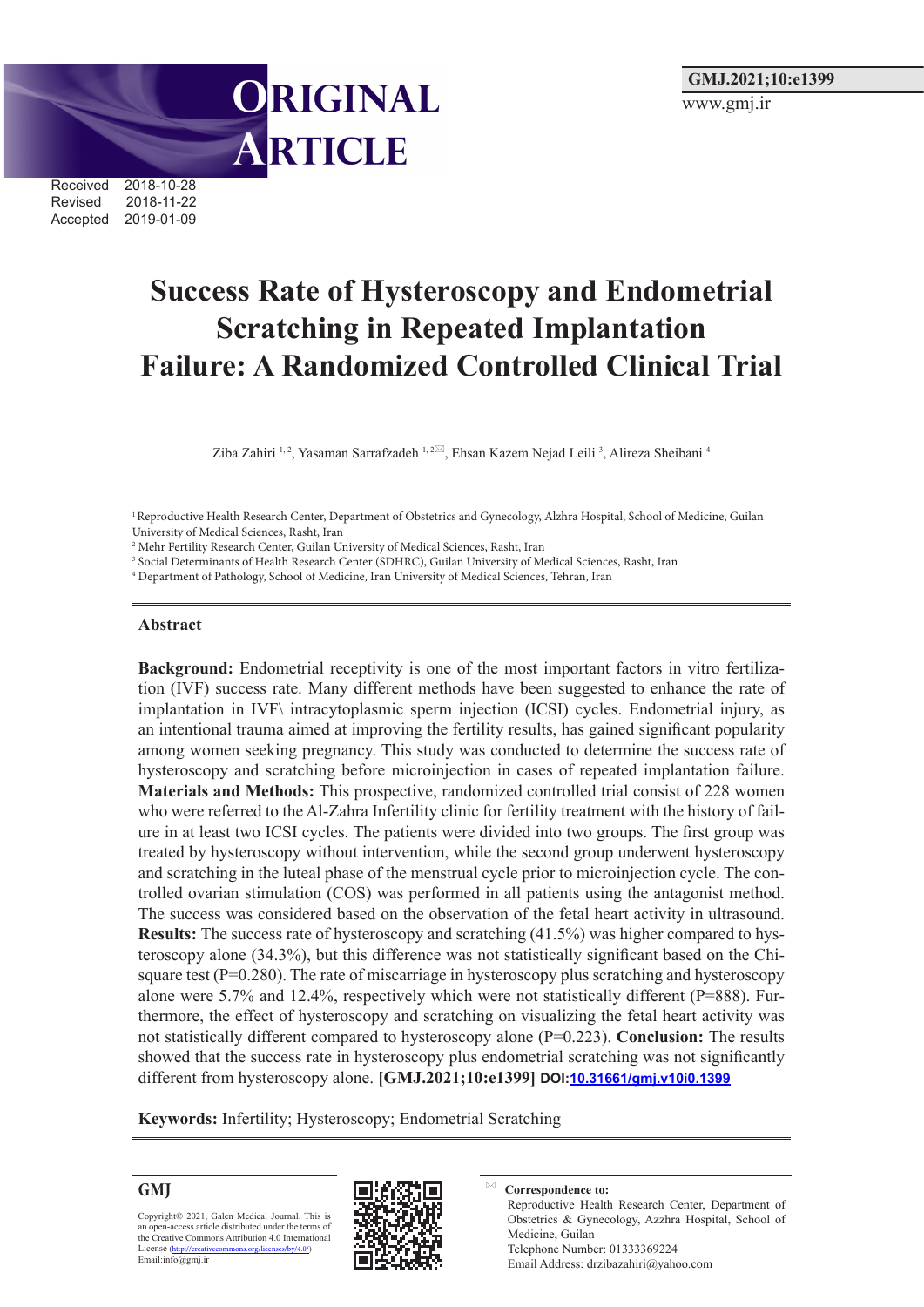## **Introduction**

Infertility is defined as not being able to be-<br>come pregnant after a year of unprotected nfertility is defined as not being able to beintercourse. Infertility is also considered for a woman who can get pregnant but keeps having miscarriage or stillbirths [1]. With the advancement in science and technology in the field of infertility treatment in recent decades, physicians and researchers have started to exercise the effectiveness of artificial insemination methods, generally referred to as Assisted Reproductive Technologies (ARTs). The outcome of ART has been favorable and considerable [2-4]. The ARTs include the in-vitro (outside the body) direct oocyte manipulation. The intracytoplasmic sperm injection (ICSI) method refers to sperm injection into the cytoplasm, which is performed by an embryologist in the laboratory. In a method called microinjection, sperm is injected into the ovum using advanced techniques, following which the fertilization and cell division would occur. This method involves the injection of sperm to the center of each mature ovum so the fertility can occur. In each in vitro fertilization (IVF) cycle, one or two embryos are transferred to the womb. No additional embryo is transferred in this cycle, and the unused ones will be frozen for later use [5].

In most cases, the rate of ICSI fertilization is similar to that of the normal IVF in the absence of male factors, which ranges from 50% to 70%. So far, researchers have tried several methods to improve the rate of implantation in IVF/ICSI cycles. However, the endometrium has been the most considering issue in these efforts. Implantation of an embryo within the endometrial cavity is a critical step in ART. Inflammation is a process that is originated from infection due to microbes, viruses, or mechanical trauma, including tissue injury. Mechanical endometrial injury (biopsy, scratching or hysteroscopy) in the cycle preceding ovarian stimulation for IVF has been proposed to improve implantation in women with unexplained recurrent implantation (RIF) [6]. Endometrial scratching has attracted much attention and has quickly become incorporated into clinical practice to advance implantation [7]. It has been discovered that mechanical operation of the endometrium can get improve

receptivity by changing gene expression of parameters needed for implantation, including laminin alpha 4, integrin alpha 6, and matrix metalloproteinase1 [8]. Studies on animal models have confirmed that scratching the endometrium irritate the decidualization and as a result, improve the receptivity of endometrium [9]. Conflicting results exist in human studies. Barash *et al*. [10] confirmed that multiple endometrial biopsies at special times of the IVF cycle were related to elevated pregnancy rate. Furthermore, Zhou *et al*. [11] established that injuries induced in local endometrium in controlled ovarian stimulation (COS) cycles were related to elevated pregnancy rate. Conversely, Karimzade *et al*. [12] demonstrated that injuries induced in local endometrium on the day of ova pickup disturbs the receptive endometrium and has a negative effect on implantation rate in IVF cycles. Due to the controversial results about the effect of endometriosis scratch on successful pregnancy and the lack of a study on the simultaneous effect of hysteroscopy and scratch of the endometrium, this study tries to measure the effect of these two factors on the success rate of pregnancy in fertilization methods.

### **Materials and Methods**

### *Patients*

In this prospective randomized controlled trial study, 228 women seeking fertility referred to the Al-Zahra Infertility Clinic were enrolled. All eligible patients, based on the inclusion criteria, were divided into two groups after obtaining informed consent and before conducting the microinjection cycle (Figure-1).

### *Sample Size Calculation*

The sample size was calculated using the following formula.

P: 0.05; Z : Z-score;  $90\% - Z$  Score = 1.645. We chose 90% confidence level.

## *Inclusion and Exclusion Criteria*

Inclusion criteria were a history of ICSI failure at least twice, age under 40 years, FSH≤12, having normal ultrasound assessment of uterus (including myometrium and endometrium), normal hysterosalpingography (HSG) or normal laparoscopy assessment.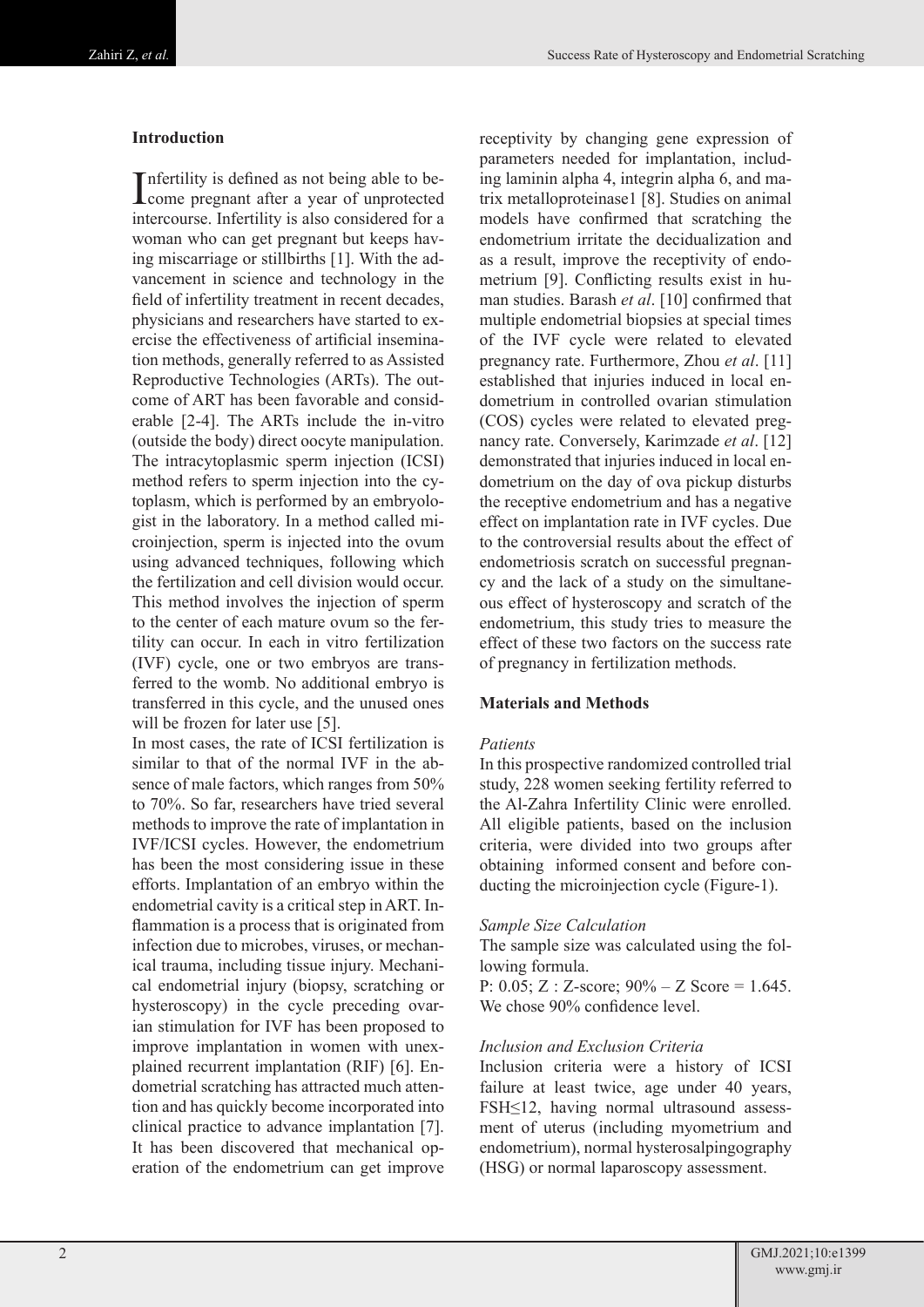

**Figure 1.** Consort flowchart of study

The exclusion criteria were any endometrial lesion in hysteroscopy including myoma, polyp, Asherman's syndrome or Mullerian anomaly, un availability of at least two embryos of good quality, ovarian hyperstimulation syndrome (OHSS) , serum progesterone above 1.5 -2, having diabetes mellitus, CRF, thyroid disorders, kidney or hepatic diseases, smoking or being exposed to cigarette smoke for at least three months prior to the interventions

### *Intervention*

The first group was treated by hysteroscopy without intervention, while the second group underwent hysteroscopy and scratching in the luteal phase of the menstrual cycle prior to the microinjection procedure. In the case of diagnosing any endometrial lesions, including polyps-fibroma-adhesion or Müllerian anomaly during hysteroscopy, the patient was excluded from the study. In the second group, the patients underwent hysteroscopy along with endometrial scratching by a curette on four sides of the endometrium (anterior, posterior, and two lateral sides). The COS was

performed for all patients using an antagonist protocol. Thus, two tablets of 2-mg estradiol daily were prescribed for all patients from the 21st day of the last menstrual cycle. The estradiol consumption was discontinued after the menstruation started before the administration of gonadotropins. Then, treatment with gonadotropins, including a combination of recombinant follicular stimulating hormone (FSH, Gonal F, Merck Serono, Switzerland) along with a human menopausal gonadotrophins (HMG, Monogon, Ferring, Germany) based on the patient's age and the evaluation of previous ovarian response in last cycles, antral follicle count (AFC), and anti-Mullerian hormone (AMH) was begun. The antagonist (Cetrotide 0.25, Merck Serono, Germany) was administrated subcutaneously once daily from the 5th day of gonadotropins treatment. Serial ultrasonography with hormonal monitoring was performed to evaluate the growth status of follicles as needed. In case of the presence of at least 3 follicles ≥18 mm, 10000 unit of HCG IM or 0.2mg of Decapeptyl SC, (Ferring, Germany) was administered. About 36 hours later, the oocytes were extracted un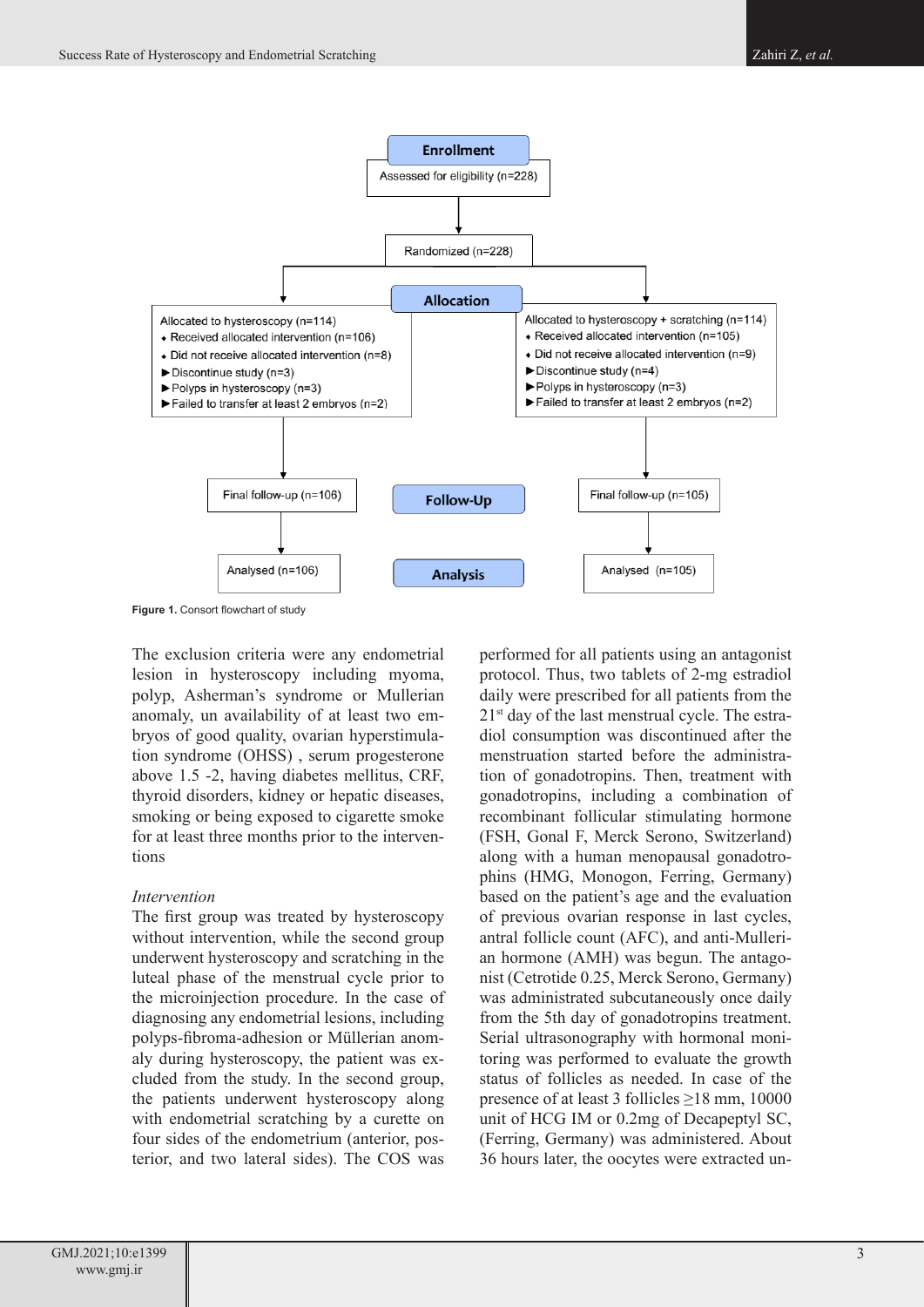der ultrasound guide and general anesthesia, and 2 to 3 days later, the embryo was transferred into the uterus using a Labotect catheter. Progesterone was administered at a dose of 100 mg per day from the day of ovum pick up and was continued for 14 to 16 days when pregnancy test was performed. If the pregnancy test was positive, the medications were continued, and an ultrasound examination was conducted around 6-7 weeks of gestation to assess the status of pregnancy and the observation of the fetal heart activity. In the case of pregnancy, the rate of multiple pregnancies and the rate of abortion were monitored and followed up to the 12th week (early abortion).

### *Outcomes*

Success was determined based on three variables including fetal heart activity, multiple pregnancies, and abortion. The fetal heart activity and multiple pregnancies were assessed using ultrasound, and abortion was confirmed based on the loss of gestational products before the 12th-week gestation.

### *Ethical Statements*

The protocol of this study was approved by the Ethical Committee of Guilan University of Medical Sciences (approval code: IR.GUMS. REC.1396.54) and was registered in the Iranian Registry of Clinical Trials (RCT ID: IRCT201708081306N9**)**. Written informed consent was obtained from all participants.

## *Statistical Analysis*

The statistical package for social sciences (SPSS) software version 21 (SPSS Inc, Chi-

cago, IL) was used for data analysis. Descriptive analysis was performed using mean, standard deviation, frequency and percentage, and plotting tables. Quantitative variables were expressed as mean±SD, and qualitative variables were expressed as numbers and percentages. To compare the frequency of fetal heart activity, abortion, multiple pregnancy between groups, the chi-square and Fisher exact tests were used. The student t-test was used to compare the fetal heart activity between groups. If the distribution of data for a variable was not parametrical, the Mann–Whitney test was used for comparison. In order to determine the effect of scratching on the success of pregnancy, logistic regression was used controlling for age and body mass index (BMI). The odds ratio (OR) of the matched non-dimensional (scratching effect on the endometrium) was estimated based on this model. A 95% confidence interval for OR was used to express the estimation accuracy. The P-value smaller than 0.05 was considered statistically significant. Study outcomes were fetal heart activity, abortion and multiple pregnancy.

## **Results**

In this study, no significant difference was observed between groups in terms of age (P=0.074) and BMI (P=0.693, Table-1). Seventy-five percent of the study population lived in the city (25 % lived in the rural area). Sixtyfive percent of the study population had the education level of diploma or below diploma, while 35% had academic education. There was a significant difference between groups in

| Table 1. Comparison of Age and BMI in the Two Studied Groups |  |
|--------------------------------------------------------------|--|
|--------------------------------------------------------------|--|

|     |                 | <b>Hysteroscopy</b>      | $Hysteroscopy +$              | <b>Total</b>    |                |  |
|-----|-----------------|--------------------------|-------------------------------|-----------------|----------------|--|
|     |                 | alone<br>$n\binom{0}{0}$ | Scratching<br>$n\binom{0}{0}$ | $n\binom{0}{0}$ | <b>P-value</b> |  |
|     | $\leq$ 30 years | $33(31.4\%)$             | 23(21.7%)                     | $56(26.5\%)$    | 0.074          |  |
| Age | $31 - 40$ years | $72(68.6\%)$             | 83(78.3%)                     | 155(73.5%)      | 0.067          |  |
|     | Total           | $105(100.0\%)$           | $106(100.0\%)$                | $211(100.0\%)$  | 0.05           |  |
| BMI | $\leq$ 25       | 56(53.3%)                | $51(48.1\%)$                  | $107(50.7\%)$   | 0.693          |  |
|     | $25 - 30$       | $33(31.4\%)$             | $35(33.0\%)$                  | $68(32.2\%)$    | 0.564          |  |
|     | >30             | $16(15.2\%)$             | $20(18.9\%)$                  | $36(17.1\%)$    | 0.743          |  |
|     | Total           | $105(100.0\%)$           | $106(100.0\%)$                | $211(100.0\%)$  | 0.670          |  |

**BMI**: Body mass index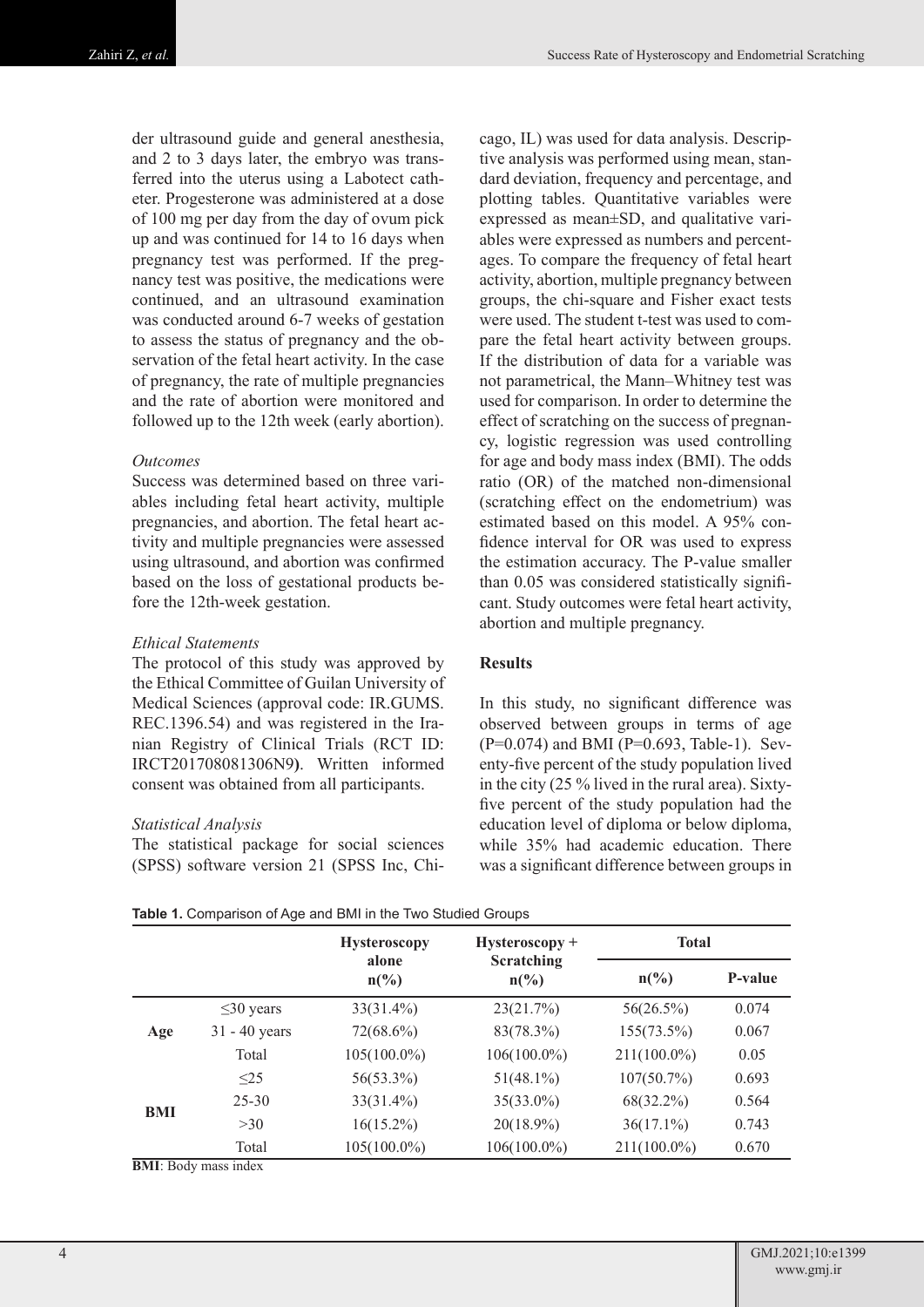terms of the duration of infertility  $(P= 0.001)$ , cause of infertility ( $P= 0.004$ ), number of previous unsuccessful transfers (P= 0.004), and number of transferred embryos (P<0.001). The prevalence of causes for infertility, including decreased ovarian reserve, male factor, tubular factors, and unknown cause, were 6.7%, 14.3%, 47.6%, and 5.7%, respectively in the hysteroscopy group, while these values in the hysteroscopy plus scratching group were 24.5%, 17%, and 7.5%, respectively. The male factor was lower in second group compared to the first group. The average number of years of infertili-ty and the number of previous unsuccessful transfers in the second group were higher than the first group, indicating that the subjects in the second group had worse conditions for pregnancy. Furthermore, the number of transferred embryos in the first group was lower than second group, which reduces the likelihood of a successful

pregnancy (Table-2). The success rate (fetal heart activity) was 41.5% in second group and 34.3% in the first group. This difference was not statistically significant based on the Chi-square test ( $P= 0.280$ ). The prevalence of abortion was 5.7% in second group, while it was 12.4% in the hysteroscopy alone group, which were not statistically different (P= 0.888). The number of multiple pregnancies in the hysteroscopy plus scratching group was 11.3%, while it was 6.8% in the first group. This difference was not statistically significant (P= 0.505, Table-3).

The success rates due to the influence of age group, BMI, duration of infertility, type of infertility, the cause of infertility, and the menstrual cycle characteristic showed no significant difference between study groups (P< 0.05). Furthermore, the percentage of fetal heart observation in the hysteroscopy plus scratching and hysteroscopy alone groups was

|                                                       |                                                                    |                                                                                                                                                                                                                                                                                                                                                     | <b>Hysteroscopy</b> | <b>Hysteroscopy</b><br>$+$ Scratching | <b>Total</b>    | P-value |
|-------------------------------------------------------|--------------------------------------------------------------------|-----------------------------------------------------------------------------------------------------------------------------------------------------------------------------------------------------------------------------------------------------------------------------------------------------------------------------------------------------|---------------------|---------------------------------------|-----------------|---------|
|                                                       | Primary                                                            | $n\frac{\omega}{\omega}$                                                                                                                                                                                                                                                                                                                            | 93(88.6%)           | 89(84%)                               | 182(86.3%)      |         |
| <b>Type of</b><br>infertility                         | Secondary                                                          | $n\frac{\omega}{\omega}$                                                                                                                                                                                                                                                                                                                            | $12(11.4\%)$        | 17(16%)                               | $29(13.7\%)$    | 0.331   |
|                                                       | Total                                                              | $n\frac{\omega}{\omega}$                                                                                                                                                                                                                                                                                                                            | $105(100\%)$        | $106(100\%)$                          | 211(100%)       |         |
|                                                       | <b>PCOS</b>                                                        | $n\binom{0}{0}$                                                                                                                                                                                                                                                                                                                                     | 27(25.7%)           | 18(17%)                               | 45(21.3%)       |         |
|                                                       | Decreased<br>$n\left(\frac{0}{0}\right)$<br>ovarian                |                                                                                                                                                                                                                                                                                                                                                     | 7(6.7%)             | 26(24.5%)                             | $33(15.6\%)$    |         |
| infertility                                           | Tubal                                                              | $n\frac{\omega}{\omega}$                                                                                                                                                                                                                                                                                                                            | $15(14.3\%)$        | 18(17%)                               | $33(15.6\%)$    | 0.004   |
|                                                       | Male                                                               | $n\left(\frac{0}{0}\right)$                                                                                                                                                                                                                                                                                                                         | 50(47.6%)           | 36(34%)                               | 86(40.8%)       |         |
|                                                       | Unknown                                                            | $n\frac{\omega}{\omega}$                                                                                                                                                                                                                                                                                                                            | $6(5.7\%)$          | $8(7.5\%)$                            | $14(6.6\%)$     |         |
|                                                       | Total                                                              | $n\frac{\omega}{\omega}$<br>$105(100\%)$<br>$106(100\%)$<br>$55(52.4\%)$<br>$51(48.1\%)$<br>$n\frac{\omega}{\omega}$<br>50(47.6%)<br>55(51.9%)<br>$n\frac{\omega}{\omega}$<br>$105(100\%)$<br>$106(100\%)$<br>$n\frac{\omega}{\omega}$<br>$7.29 \pm 4.8$<br>$9.95 \pm 5.87$<br>$2.26 \pm .5$<br>$2.57\pm0.97$<br>$3.68 \pm 1.11$<br>$2.65 \pm 0.78$ | 211(100%)           |                                       |                 |         |
|                                                       | Regular                                                            |                                                                                                                                                                                                                                                                                                                                                     |                     |                                       | $106(50.2\%)$   |         |
|                                                       | Irregular                                                          |                                                                                                                                                                                                                                                                                                                                                     |                     |                                       | $105(49.8\%)$   | 0.535   |
|                                                       | Total                                                              |                                                                                                                                                                                                                                                                                                                                                     |                     |                                       | 211(100%)       |         |
| Duration of<br>infertility<br>(years)                 | $M\pm SD$<br>$M\pm SD$                                             |                                                                                                                                                                                                                                                                                                                                                     |                     |                                       | $8.63 \pm 5.52$ | 0.001   |
| Number of<br>previous<br>failed<br>transfer<br>cycles | reserve<br><b>Cause of</b><br><b>Menstrual</b><br>cycle<br>embryos |                                                                                                                                                                                                                                                                                                                                                     |                     |                                       | $2.41 \pm 0.78$ | 0.004   |
| Number of<br>transferred                              | $M\pm SD$                                                          |                                                                                                                                                                                                                                                                                                                                                     |                     |                                       | $3.16 \pm 1.09$ | 0.001   |

|  |  | Table 2. Comparison of the Variables Studied in the Two Groups |  |  |
|--|--|----------------------------------------------------------------|--|--|
|  |  |                                                                |  |  |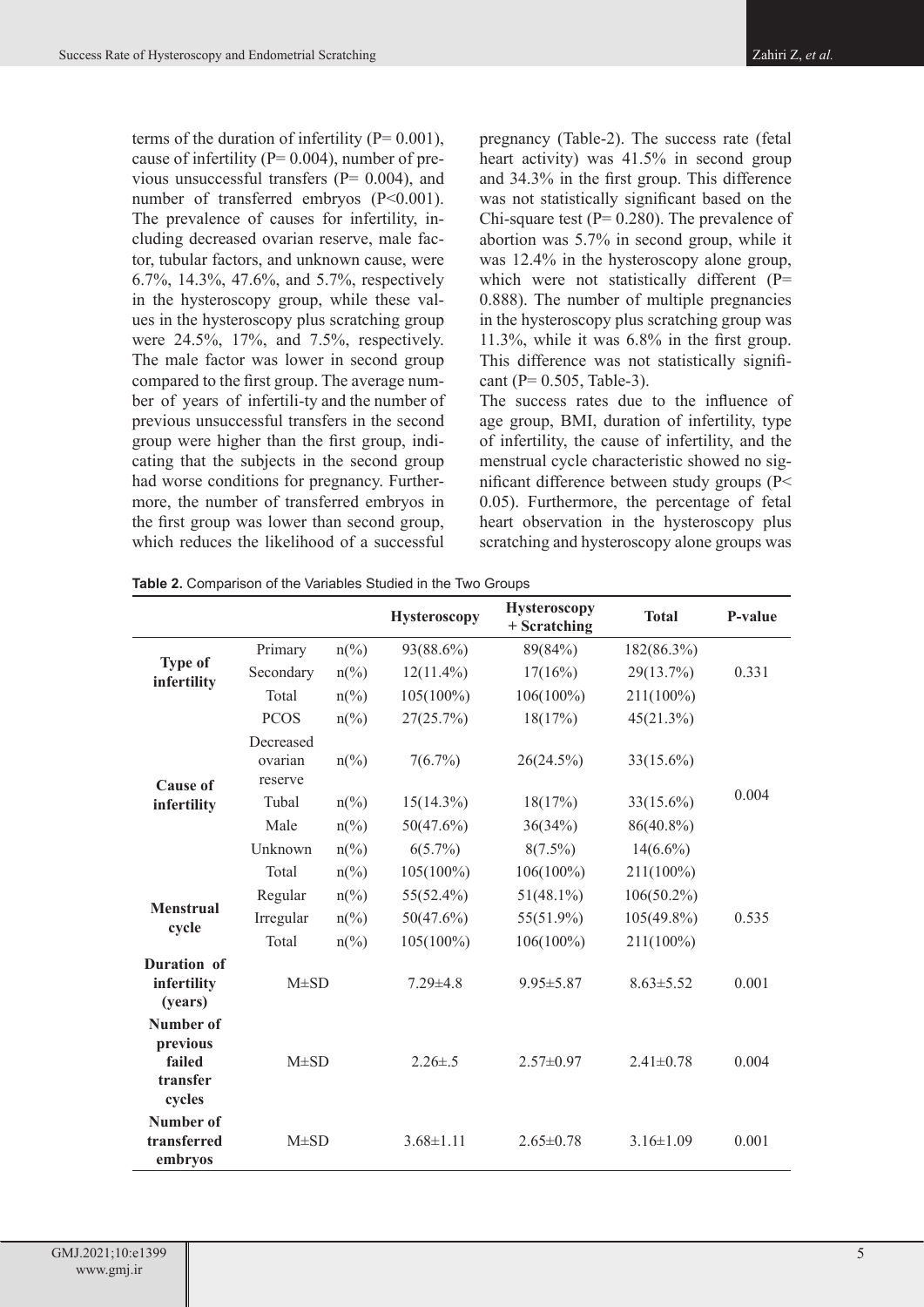|                             |     | <b>Hysteroscopy</b>      | <b>Hysteroscopy</b>             | <b>Total</b>    |         |  |
|-----------------------------|-----|--------------------------|---------------------------------|-----------------|---------|--|
|                             |     | alone<br>$n\binom{0}{0}$ | + Scratching<br>$n\binom{0}{0}$ | $n\binom{0}{0}$ | P-value |  |
| <b>Positive Beta-HCG</b>    | Yes | $45(42.9\%)$             | 50(47.2%)                       | 95(45%)         | 0.529   |  |
| <b>Fetal heart activity</b> | Yes | $36(34.3\%)$             | 44(41.5%)                       | $80(37.9\%)$    | 0.280   |  |
| <b>Abortion</b>             | Yes | $13(12.4\%)$             | $6(5.7\%)$                      | $19(9\%)$       | 0.088   |  |
| <b>Multiple pregnancy</b>   | Yes | $9(8.6\%)$               | $12(11.3\%)$                    | $21(10\%)$      | 0.505   |  |

|  |  |  |  | <b>Table 3.</b> The Percentage Rate of Studied Endometrial Local Scratching Methods |  |
|--|--|--|--|-------------------------------------------------------------------------------------|--|
|--|--|--|--|-------------------------------------------------------------------------------------|--|

statistically significant in subjects with a previous failure microinjection rate  $\geq$  3. In other words, in cases with a higher number of previous unsuccessful transfer, the success rate of scratching (based on fetal heart observation) was improved (Table-4). The multiple logistic regression model, using Backward LR method, was performed controlling for the effects of intervening variables (age, BMI, the cause of infertility, menstrual cycle characteristic, duration of infertility years as well as the number of previously failed transfers and the number of transferred embryos). Table-5 shows that the relationship between scratching and the fetal heart observation in the matched model was still not significant (P=0.232). The chance of observing fetal heart increased by increasing BMI and the number of transferred embryos. In samples whose infertility was due to lack of ovulation, the chance of observing fetal heart increased. Furthermore, the chance of observing fetal heart was higher in samples with male factor infertility, compared to polycystic ovarian syndrome (PCOS).

# **Discussion**

This study was performed to determine the success rate of hysteroscopy plus scratching versus hysteroscopy alone before microinjection in cases of RIF. The study results suggested that the hysteroscopy plus scratching approach did not lead to success in fetal heart observation, multiple pregnancies, and abortion in comparison to hysteroscopy alone. The poor endometrial receptivity could initiate unexplained infertility since it was established that in unexplained infertility, there was a lower expression of some genes and proteins

linked to uterine implantation. Therefore, a decreased endometrial receptivity has been proposed as a reason in couples with unexplained infertility. Likewise, in women with PCOS, poor endometrial receptivity has been proposed as a factor involved in infertility because the endometrium becomes less receptive due to suboptimal endometrial regulation [13]. Many investigators examined the consequence of endometrial injury on pregnancy rate in couples who tried to conceive without IVF/ICSI cycles either by normal sexual intercourse or intrauterine insemination (IUI). Inducing stromal cell decidualization or inducing wound healing response may activate the release of some inflammatory factors, including cytokines and growth factors that improve embryo implantation, which can be the underlying cause for the effect of endometrial injury on pregnancy rate [14]. A randomized controlled trial was conducted by Gibreel *et al*. on 105 patients with unexplained infertility. The study aimed to test the effect of endometrial injury by pipelle in the luteal phase in comparison to advice for regular marital life with unprotected intercourse for the next 6 months. The results showed that Clinical pregnancy rate was significantly higher in the women experiencing endometrial scratch in comparison to the control group (25.9% and 9.8%, respectively). However, this study had two main limitations including small sample size and no prior power calculation [15]. In our study, no significant difference was observed between two groups. The difference in observation in our study and the previous study can be due to the difference in sample size and in the characteristics of the study groups. El-Toukhy *et al*. studied performed a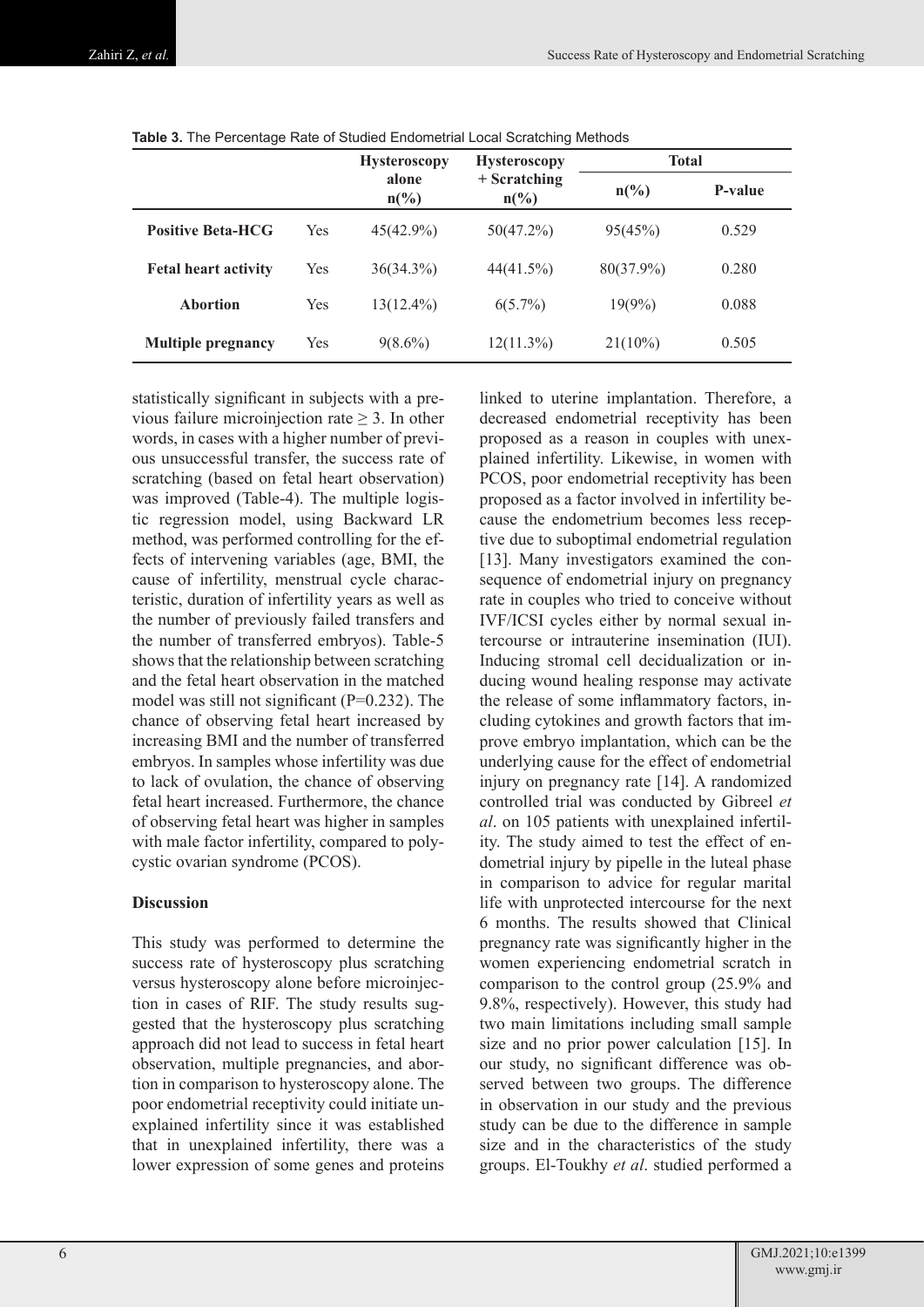study on outpatient subjects who underwent hysteroscopy before IVF and had the normal uterine ultrasound and a history of unsuccessful IVF [16]. They found that scratching did not improve the living birth rate. Similarly, the results of studies by Yee *et al*. [17], Tehrani Nejad *et al*. [18], and Farzadi *et al*. [19] indicated did not improve the live birth rate with endometrial local scratching method. In accordance with these studies, our results showed that scratching had no benefits on ICSI outcomes. Ko *et al*. mentioned a positive impact of scratching on the IVF outcome in women with RIF. However, according to them, this measure would not be effective in infertile or low fertile women who have been randomly undergone IVFs [20]. Parsanezhad *et al*. found that the pregnancy rate was considerably higher in the endometrial injury group compared to the control group (17/114,

14.9% versus 6/103, 5.8%) in patients who intrauterine insemination [21]. They concluded that endometrium local mechanical injury can improve the uterine receptivity and help the embryo implantation. The results of studies by Zhou *et al.* showed that local injury (scratching) in the endometrium area during a COH cycle improves the rate of implantation, clinical pregnancy and the live birth of the ART cycles [11]. In this study, a specific day was considered for endometrial scratching, and this date is mainly chosen to be in the luteal phase. In another study, the incidence rate of pregnancy was reported to be 14.9% in the endometrial biopsy group compared to the control group 5.8% in control group which was statistically significant difference [22]. In their study, the subjects' age ranged from 25 to 35 years, while the subjects in our study were 40 years old or younger. The age may be ef-

| <b>Variable</b>                                                                                                                                                                                             |                              | <b>Hysteroscopy</b> | <b>Hysteroscopy + Scratching</b> | P-value |
|-------------------------------------------------------------------------------------------------------------------------------------------------------------------------------------------------------------|------------------------------|---------------------|----------------------------------|---------|
|                                                                                                                                                                                                             | 30 years or lower            | $12(36.4\%)$        | $9(39.1\%)$                      | 0.833   |
| Age<br><b>BMI</b><br>Infertility<br>duration<br>Number of<br>previous failed<br>transfer cycles<br>Number of<br><b>Transferred</b><br>embryos<br><b>Infertility type</b><br><b>Causes of</b><br>infertility | 31 to 40 years               | 24(33.3%)           | $35(42.2\%)$                     | 0.259   |
|                                                                                                                                                                                                             | $\leq$ 25                    | $15(26.8\%)$        | $18(35.3\%)$                     | 0.341   |
|                                                                                                                                                                                                             | $25 - 30$                    | $11(33.3\%)$        | $19(54.3\%)$                     | 0.082   |
|                                                                                                                                                                                                             | $>30$                        | $10(62.5\%)$        | 7(35%)                           | 0.101   |
|                                                                                                                                                                                                             | 5 years or less              | 20(37.7%)           | $13(38.2\%)$                     | 0.963   |
|                                                                                                                                                                                                             | Over 5 years                 | $16(30.8\%)$        | $31(43.1\%)$                     | 0.164   |
|                                                                                                                                                                                                             | 2 and less                   | $32(39.5\%)$        | 29(40.8%)                        | 0.867   |
|                                                                                                                                                                                                             | 3 and more                   | 41(6.7%)            | $15(42.9\%)$                     | 0.034   |
|                                                                                                                                                                                                             | $2 - 3$                      | $8(29.6\%)$         | $25(50\%)$                       | 0.085   |
|                                                                                                                                                                                                             | 4 and more                   | 28(35.9%)           | $19(33.9\%)$                     | 0.814   |
|                                                                                                                                                                                                             | Primary                      | $31(33.3\%)$        | 37(41.6%)                        | 0.251   |
|                                                                                                                                                                                                             | Secondary                    | 5(41.7%)            | $7(41.2\%)$                      | 0.972   |
|                                                                                                                                                                                                             | <b>PCO</b>                   | $4(14.8\%)$         | $6(33.3\%)$                      | 0.143   |
|                                                                                                                                                                                                             | decreased<br>ovarian reserve | 6(85.7%)            | $12(46.2\%)$                     | 0.062   |
|                                                                                                                                                                                                             | Tubal                        | 4(26.7%)            | $7(38.9\%)$                      | 0.458   |
|                                                                                                                                                                                                             | Male                         | $20(40\%)$          | $16(44.4\%)$                     | 0.680   |
|                                                                                                                                                                                                             | Unknown                      | $2(33.3\%)$         | 3(37.5%)                         | 0.872   |
|                                                                                                                                                                                                             | Regular                      | 20(36.4%)           | 21(41.2%)                        | 0.611   |
| <b>Menstrual cycle</b>                                                                                                                                                                                      | Irregular                    | 16(32%)             | $23(41.8\%)$                     | 0.298   |
|                                                                                                                                                                                                             | Total                        | 36(34.3%)           | 44(41.5%)                        | 0.280   |

**Table 4.** Comparison of Success Rate (Fetal Heart activity) Between Two Groups

**BMI:** Body mass index; **PCOS:** Polycystic ovary syndrome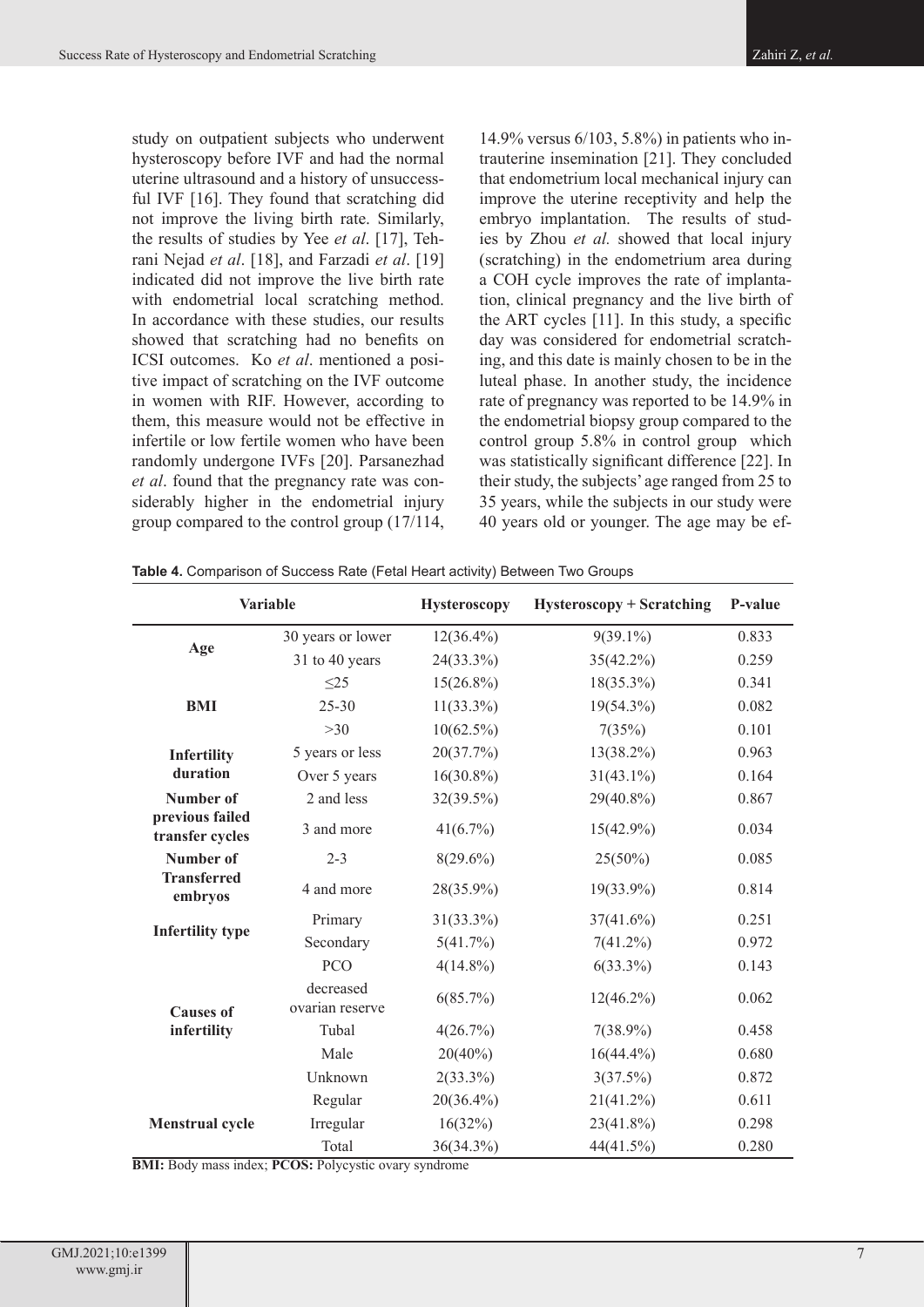|                      |                                                     | B        | S.E.  | Sig.  | Odds  | 95% CI for<br>OR(B) |              |  |
|----------------------|-----------------------------------------------------|----------|-------|-------|-------|---------------------|--------------|--|
|                      |                                                     |          |       |       |       | Lower               | <b>Upper</b> |  |
|                      | Age                                                 | $-0.001$ | 0.038 | 0.989 | 0.999 | 0.928               | 1.076        |  |
|                      | <b>BMI</b>                                          | 0.101    | 0.033 | 0.003 | 1.106 | 1.036               | 1.181        |  |
|                      | <b>Infertility duration</b>                         | 0.007    | 0.035 | 0.837 | 1.007 | 0.940               | 1.079        |  |
|                      | <b>Number of previous</b><br>failed transfer cycles | $-0.284$ | 0.227 | 0.212 | 0.753 | 0.483               | 1.175        |  |
|                      | Number of<br><b>Transferred embryos</b>             | 0.335    | 0.167 | 0.044 | 1.398 | 1.008               | 1.939        |  |
| First                | <b>Type of infertility</b>                          | 0.050    | 0.447 | 0.911 | 1.051 | 0.437               | 2.527        |  |
| <b>Step</b>          | <b>Cause of infertility</b>                         |          |       | 0.048 |       |                     |              |  |
|                      | decreased ovarian<br>reserve                        | 1.638    | 0.560 | 0.003 | 5.144 | 1.718               | 15.407       |  |
|                      | Tubal                                               | 0.824    | 0.592 | 0.164 | 2.279 | 0.715               | 7.267        |  |
|                      | <b>Male</b>                                         | 1.125    | 0.489 | 0.021 | 3.082 | 1.183               | 8.030        |  |
|                      | <b>PCOS</b>                                         | 0.899    | 0.721 | 0.212 | 2.458 | 0.598               | 10.106       |  |
|                      | <b>Menstrual cycle</b>                              | 0.130    | 0.353 | 0.712 | 1.139 | 0.570               | 2.276        |  |
|                      | Scratching                                          | 0.443    | 0.371 | 0.232 | 1.558 | 0.753               | 3.221        |  |
|                      | <b>Constant value</b>                               | $-5.445$ | 2.005 | 0.007 | 0.004 |                     |              |  |
|                      | <b>BMI</b>                                          | 0.103    | 0.032 | 0.001 | 1.108 | 1.040               | 1.180        |  |
|                      | Number of<br><b>Transferred embryos</b>             | 0.254    | 0.144 | 0.05  | 1.289 | 0.971               | 1.709        |  |
|                      | <b>Cause of infertility</b>                         |          |       | 0.025 |       |                     |              |  |
| Final<br><b>Step</b> | decreased ovarian<br>reserve                        | 1.737    | .531  | 0.001 | 5.679 | 2.005               | 16.088       |  |
|                      | Tubal                                               | 0.754    | 0.537 | 0.160 | 2.126 | 0.742               | 6.091        |  |
|                      | Male                                                | 1.015    | 0.435 | 0.020 | 2.760 | 1.177               | 6.471        |  |
|                      | <b>Unknown</b>                                      | 0.894    | 0.691 | 0.196 | 2.445 | 0.631               | 9.465        |  |
|                      | <b>PCOS</b>                                         | $\theta$ |       |       | 1     |                     |              |  |
|                      | <b>Constant value</b>                               | $-4.909$ | 1.184 | 0.000 | 0.007 |                     |              |  |

**BMI**: Body mass index; **PCOS**: Polycystic ovary syndrom

fective in the failure of scratching in the fetal heart observation. Narvekar *et al*. conducted a study on 100 eligible patients with a history of IVF failure despite good quality embryos [23]. Endometrial sampling was performed in the follicular and luteal phase by Pipelle in the non-transferring cycle in the intervention group. The results indicated an increase in the implantation and live birth rate in the intervention group. In this study, the endometrial scratching was performed in both luteal and follicular phases, while we only performed the scratching procedure in the luteal phase in our study. The results of the study by Potdar *et* 

*al.* revealed that local endometrial scratching performed before the ovarian cycle increases the likelihood of pregnancy by about 70% compared to the control group. Furthermore, the evidence was in favor of the hypothesis that inducing local endometrial damage before the ovarian cycle can improve the pregnancy outcomes in women with RIF with the unknown cause [6]. In this study, the sample size was large, which can be effective in the frequency of variables. In the study by Weal *et al.*, the patients with a history of one IVF failure despite good quality embryo who underwent endometrial scratching using suction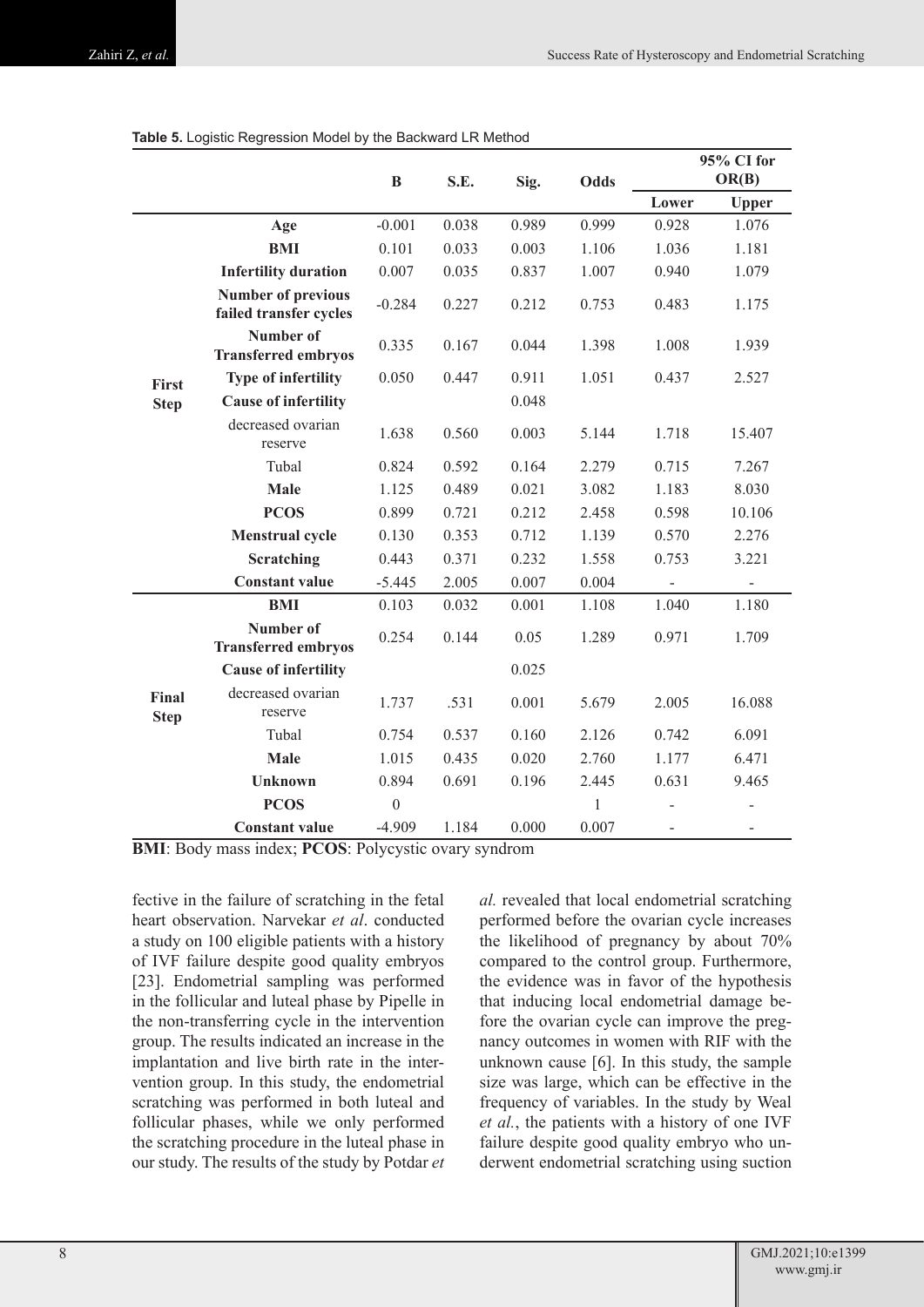on day 5-7 of the same transfer cycle. The results indicated an improvement in the implantation at the same cycle [24]. In this study, the endometrial scratching was performed in the same cycle, while we did the procedure in the previous cycle. A recently published randomized controlled trial that enrolled 144 women concluded that endometrial injury in the cycle previous to IUI did not affect the clinical pregnancy rate [25]. It is suggested to perform extensive studied in this area to obtain more accurate results in the context and to determine the more effective factors. This can lead to taking effective steps in increasing the success rate in the cases of RIF. The results of this study could also be a basis for future studies in this area. However, our study had some limitation. One of the limitations of our study was that the intervention was carried out only in one phase (luteal). The other limitation was the scratch type. It is advisable that the intervention group be divided into different groups and the effect of different types of scratch on the outcome measures be compared between groups. This will help identify the most effective type of injury to achieve favorable outcomes in embryo transfer.

#### **Conclusion**

Subjects with the history of 3 or more embryo transfer failures controlling for the cause of infertility (due to male factor, tubular factor, ovulatory and unexplained infertility), duration of infertility, and number of previous unsuccessful transfer benefited from endometrial scratching. Thus, this could explain the claim that, given the worse conditions of the hysteroscopy plus scratching group, the individuals with three or more previous failed transfers were exposed infertility due to various endometrial factors. Perhaps, an endometrial scratching can be effective by creating an inflammatory environment and eliminating the endometrial unfavorable conditions for implantation and subsequent observation of fetal heart activity. Various influencing variables, including predetermined cycle for performing pre-IVF scratching (previous cycle or few previous cycles), the performed phase (luteal or proliferative), number of endometrial scratching, endometrial scratching performance in the luteal phase, the extent of damage in the scratching procedure and awareness of choosing the right method for local endometrial damage may also be effective in the ultimate success rate.

#### **Acknowledgment**

This study was financially supported by the Vice-Chancellorship of Research and Technology, Guilan University of Medical Science. Ethical approval was obtained from the ethics committee of the Vice-Chancellor of Research at Guilan University of Medical Sciences (code: IR.GUMS.REC.1396.54).

### **Conflict of Interest**

There was no conflict of interest.

### **References**

- 1. Ramezani M, Ashtiyani S, Shamsi M, Taheri S. The opinion and views of Rhaze, s, Avicenna, s and Jorjani, s views on fertility and infertility. Asia Pac J Oncol Nurs. 2013;3(2):504-15.
- 2. Rohani Z, Naroienejad M. Evaluation of the prevalence of fallopian tube abnormality in primary and secondary infertility based on hysterosalpingography findings. Razi Journal of Medical Sciences. 2007;13(53):105-11.
- 3. Behdani R. Laparoscopic study on 75 cases of secondary infertility in Roointan Arash Hospital, 1993-96. Arch Iran Med.

2000;58(1):87-91.

- 4. Nyboe Andersen A, Goossens V, Bhattacharya S, Ferraretti A, Kupka M, De Mouzon J, et al. Assisted reproductive technology and intrauterine inseminations in Europe, 2005: results generated from European registers by ESHRE: ESHRE. The European IVF Monitoring Programme (EIM), for the European Society of Human Reproduction and Embryology (ESHRE). Hum Reprod. 2009;24(6):1267-87.
- 5. Agostini F, Monti F, Fagandini P, De Pascalis LLD, La Sala GB, Blickstein I. Parental